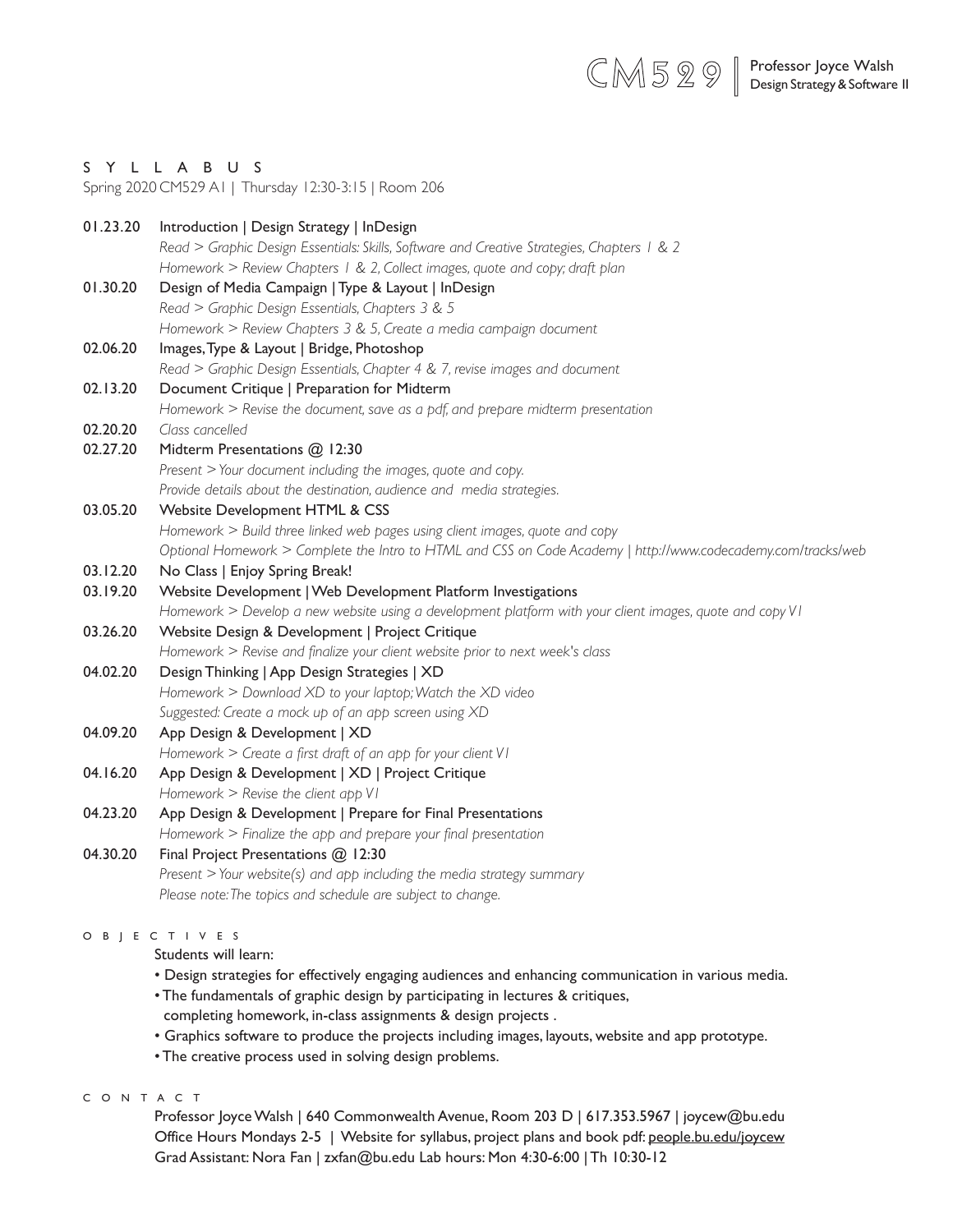#### REQUIREMENTS:

Students will:

• Design and produce projects using Adobe Creative Suite software.

• Complete in-class assignments as well as homework assignments that are designed to be enjoyable reinforcements of the lecture topics.

• Use a notebook/sketchbook for class notes, assignments, sketches and samples of design, this will become a visual diary of the semester.

L A P T O P S | S O F T W A R E

Students use their own laptops in class. Before the first class, apply for free Adobe Creative Cloud software here: http://www.bu.edu/tech/services/teaching/digital-multimedia-production/adobe-creative-cloud/request/ Load and test Illustrator, InDesign, Photoshop and Bridge before the first class.

SUPPLIES Laptop, Adobe Creative Cloud, external hard drive, flash drive or other backup, sketchbook or notebook

#### GRADES

The midterm and final are weighted equally and account for 80% of the final grade.

Class participation and completion of in-class assignments and homework comprise 20% of the final grade. Attendance is required. No late class work or homework is accepted. Late projects will be penalized 10% for each class past the due date. Letter grade numeric values: A 100-94 | A- 93-90 | B+ 89-88 | B 87-84 | B- 83-80 | C+ 79-77 | C 76-74 | C- 73-70 | D 69-60 | 59-0 F

TEXTBOOK

*Graphic Design Essentials: Skills, Software and Creative Strategies, Joyce Walsh | Required* Download the pdf version of the book from people.bu.edu/joycew

REQUIRED & ADDITIONAL READINGS

- Week | Introduction to Design
	- **\*** *Graphic Design Essentials: Skills, Software and Creative Strategies,* Chapter 1
	- **\*** Joyce Walsh website for syllabus, project plans, and book pdf | people.bu.edu/joycew Elements of Design
	- **\*** *Graphic Design Essentials,* Chapter 2 *The Complete Color Harmony Pantone Edition,* Leatrice Eiseman, Rockport Communication Arts | www.commarts.com/

## Class 2 Typography

**\*** *Graphic Design Essentials,* Chapter 3 *Elements of Typographic Style,* Robert Bringhurst, Hartley & Marks Publishers *Never Use Futura,* Douglas Thomas, Princeton Architectural Press Free Fonts | https://www.dafont.com/ Layout

**\*** *Graphic Design Essentials:,* Chapter 5 *Making and Breaking the Grid,* Timothy Samara, Rockport  *Grid Systems in Graphic Design,* Josef Müller-Brockmann About.com for graphic designers | graphicdesign.about.com/

## Week 3 Illustration and Photography

- **\*** *Graphic Design Essentials,* Chapter 4 *The Picture Book,* Angus Hyland, Laurence King Publishing Image banks | www.masterfile.com/ | Free Hi-res photography: https://unsplash.com/ Visual Themes
- **\*** *Graphic Design Essentials,* Chapter 7 | *Beauty,* Sagmeister & Walsh, Phaidon

## Week 8 Website Design

**\*** Complete Introduction to HTML & CSS | http://www.codecademy.com/tracks/web Communication Arts | http://www.commarts.com/interactive Web Development Sites Comparison | http://www.websitebuilderexpert.com/website-builders-comparison-chart/

Week 9 User Experience Design | https://youtu.be/I0-vBdh4sZ8 | https://www.youtube.com/watch?v=O8zmUJqxrng

**\*** *Required Reading*